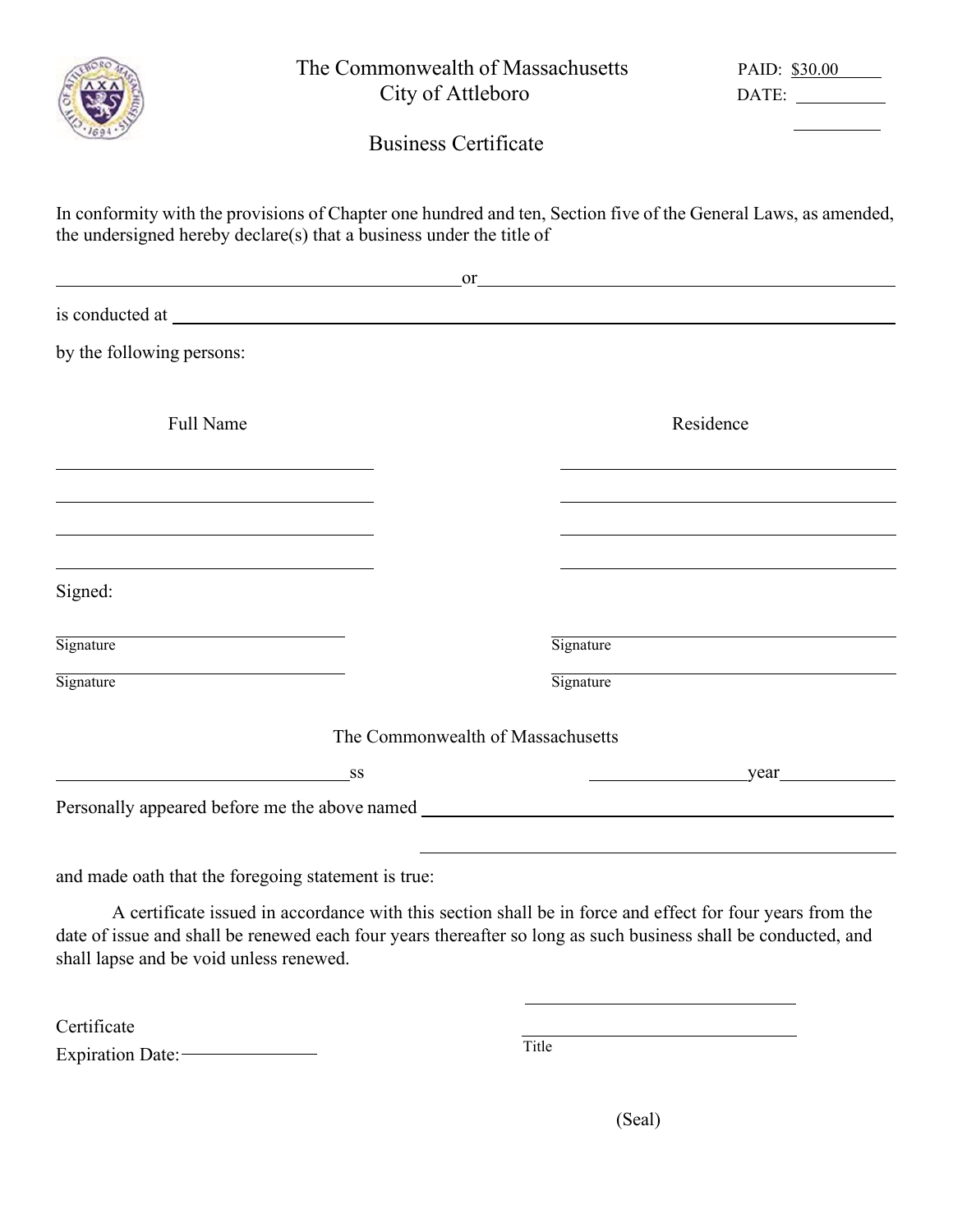

## **CITY OF ATTLEBORO, MASSACHUSETTS OFFICE OF THE CITY CLERK**

GOVERNMENT CENTER 77 PARK STREET ATTLEBORO, MASSACHUSETTS 02703 PHONE 508-223-2222 (EXT. 3113)  $\Diamond$  E-MAIL[: CITYCLERK@CITYOFATTLEBORO.US](mailto:CITYCLERK@CITYOFATTLEBORO.US)

KATHLEEN JACKSON, CITY CLERK ELIZABETH CLEMENT, ASSISTANT CITY CLERK

## **ADDENDUM TO BUSINESS CERTIFCATE APPLICATION**

Name of Applicant Date Type of Business Type of Business Telephone Telephone Assessor's Plat Number Lot No(s) Zoning District (Contact Assessor's Office  $\omega$  508-223-2222. x3132 to verify)

I hereby certify under the penalties of perjury that I am in compliance with Revised Ordinances of the City of Attleboro, Chapter 17, Sections 17-3.4, 17-3.5 and 17-10.4. Contact the Building Inspector @508-223-2222 x3251 to verify compliance.

Signature of Applicant

Pursuant to Massachusetts General Law, Chapter 62C, Section 49A, I certify under the penalties of perjury that I, to best of my knowledge and belief, have filed all state tax returns and paid all state taxes required under law.

Signature of Individual or Partners Social Security Number(s)

Or

Signature of Corporate Officer Federal I.D. Number